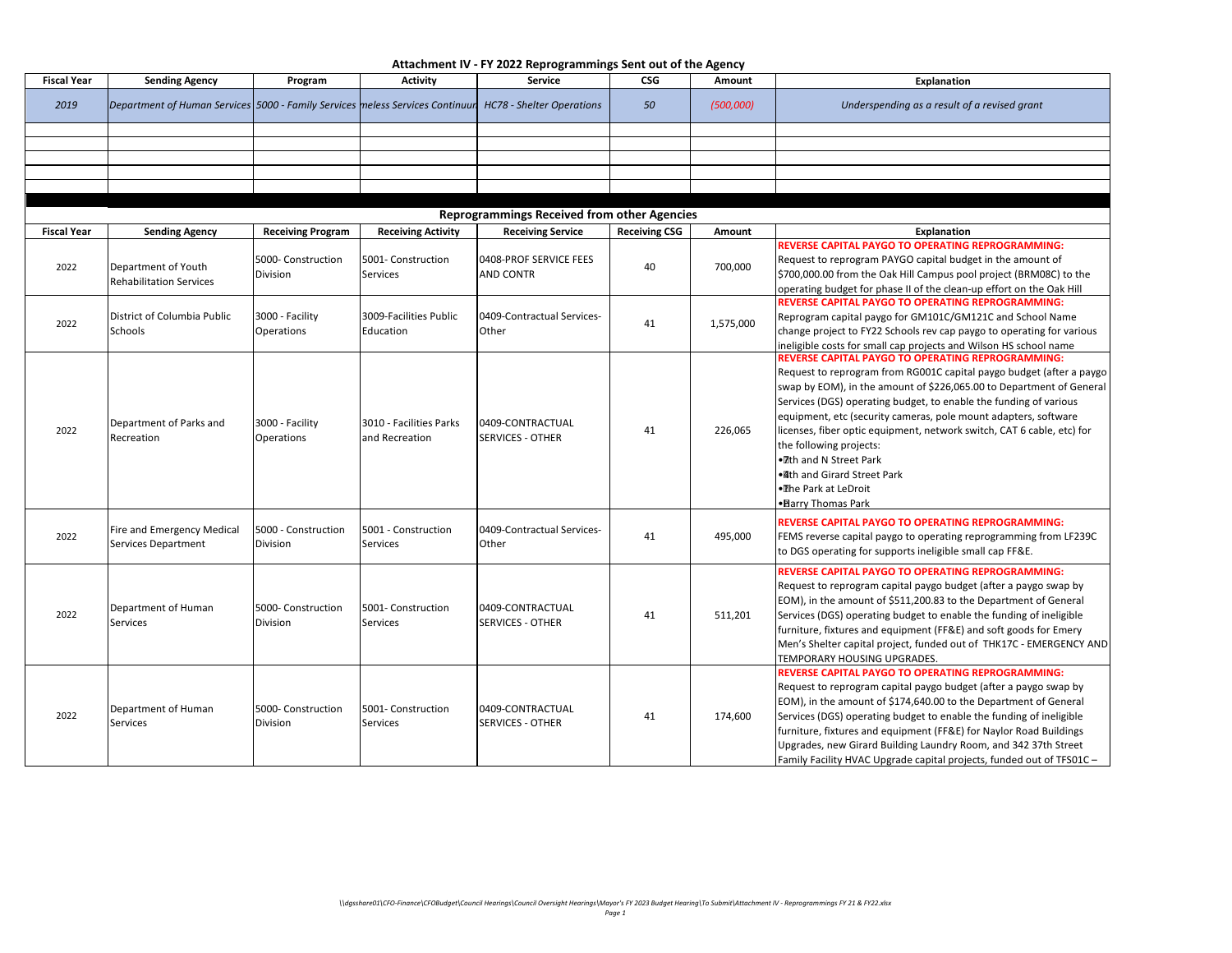| Attachment IV - FY 2022 Reprogrammings Sent out of the Agency |                                       |                                       |                                           |                                             |            |            |                                                                          |
|---------------------------------------------------------------|---------------------------------------|---------------------------------------|-------------------------------------------|---------------------------------------------|------------|------------|--------------------------------------------------------------------------|
| <b>Fiscal Year</b>                                            | <b>Sending Agency</b>                 | Program                               | <b>Activity</b>                           | Service                                     | <b>CSG</b> | Amount     | Explanation                                                              |
| 2022                                                          | Department of Human<br>Services       | 5000- Construction<br><b>Division</b> | 5001- Construction<br>Services            | 0409-CONTRACTUAL<br><b>SERVICES - OTHER</b> | 41         |            | <b>REVERSE CAPITAL PAYGO TO OPERATING REPROGRAMMING:</b>                 |
|                                                               |                                       |                                       |                                           |                                             |            | 354,000    | Request to reprogram capital paygo budget in the amount of \$354,000     |
|                                                               |                                       |                                       |                                           |                                             |            |            | to the Department of General Services (DGS) operating budget to          |
|                                                               |                                       |                                       |                                           |                                             |            |            | enable the funding of ineligible costs (Office Furniture, Door Hardware, |
|                                                               |                                       |                                       |                                           |                                             |            |            | Waste Receptacles, Security Cameras, Office Lounge Furniture and         |
|                                                               |                                       |                                       |                                           |                                             |            |            | Playground Equipment (basketball surface kit/removable goal/adding       |
|                                                               |                                       |                                       |                                           |                                             |            |            | pieces of equipment) for Wards 3, 4, 6, and 7 Temporary Housing          |
|                                                               |                                       |                                       |                                           |                                             |            |            | "Small Capital" Projects funded out of HSW03C, HSW04C, HSW06C, and       |
|                                                               |                                       |                                       |                                           |                                             |            |            | HSW07C, respectively. These items have been deemed ineligible for        |
| 2022                                                          | Department of Parks and<br>Recreation | 3000 - Facility<br><b>Operations</b>  | 3010 - Facilities Parks<br>and Recreation | 0409-CONTRACTUAL<br><b>SERVICES - OTHER</b> | 41         | 29,433     | REVERSE CAPITAL PAYGO TO OPFRATING REPROGRAMMING:                        |
|                                                               |                                       |                                       |                                           |                                             |            |            | Request to reprogram capital paygo budget (after a paygo swap by         |
|                                                               |                                       |                                       |                                           |                                             |            |            | EOM), in the amount of \$29,433.38 to Department of General Services     |
|                                                               |                                       |                                       |                                           |                                             |            |            | (DGS) operating budget, to enable the funding                            |
|                                                               |                                       |                                       |                                           |                                             |            |            | of the following projects:                                               |
|                                                               |                                       |                                       |                                           |                                             |            |            | . Southeast Tennis and Learning Center - Roofing Replacement             |
|                                                               |                                       |                                       |                                           |                                             |            |            | . Francis Pool Shell and Deck Replacement                                |
|                                                               |                                       |                                       |                                           |                                             |            |            | . Southwest Duck Pond                                                    |
|                                                               |                                       |                                       |                                           |                                             |            |            | • Bardy Recreation Center                                                |
| 2022                                                          | Department of Employment<br>Services  | 3000- Facility<br><b>Operations</b>   | 3009-Facilities Public                    | 310-Occupancy                               | 35         | 10,000,000 | Request to reprogram ARPA State Fund 8156 from the Department of         |
|                                                               |                                       |                                       | Education, Facility                       |                                             |            |            | Employment Services to the Department of General Services local ARPA     |
|                                                               |                                       |                                       | <b>Operations</b>                         |                                             |            |            | Local Revenue fund 1135 to cover urgent facilities maintenance and       |
|                                                               |                                       |                                       |                                           |                                             |            |            |                                                                          |
|                                                               |                                       |                                       |                                           |                                             |            |            |                                                                          |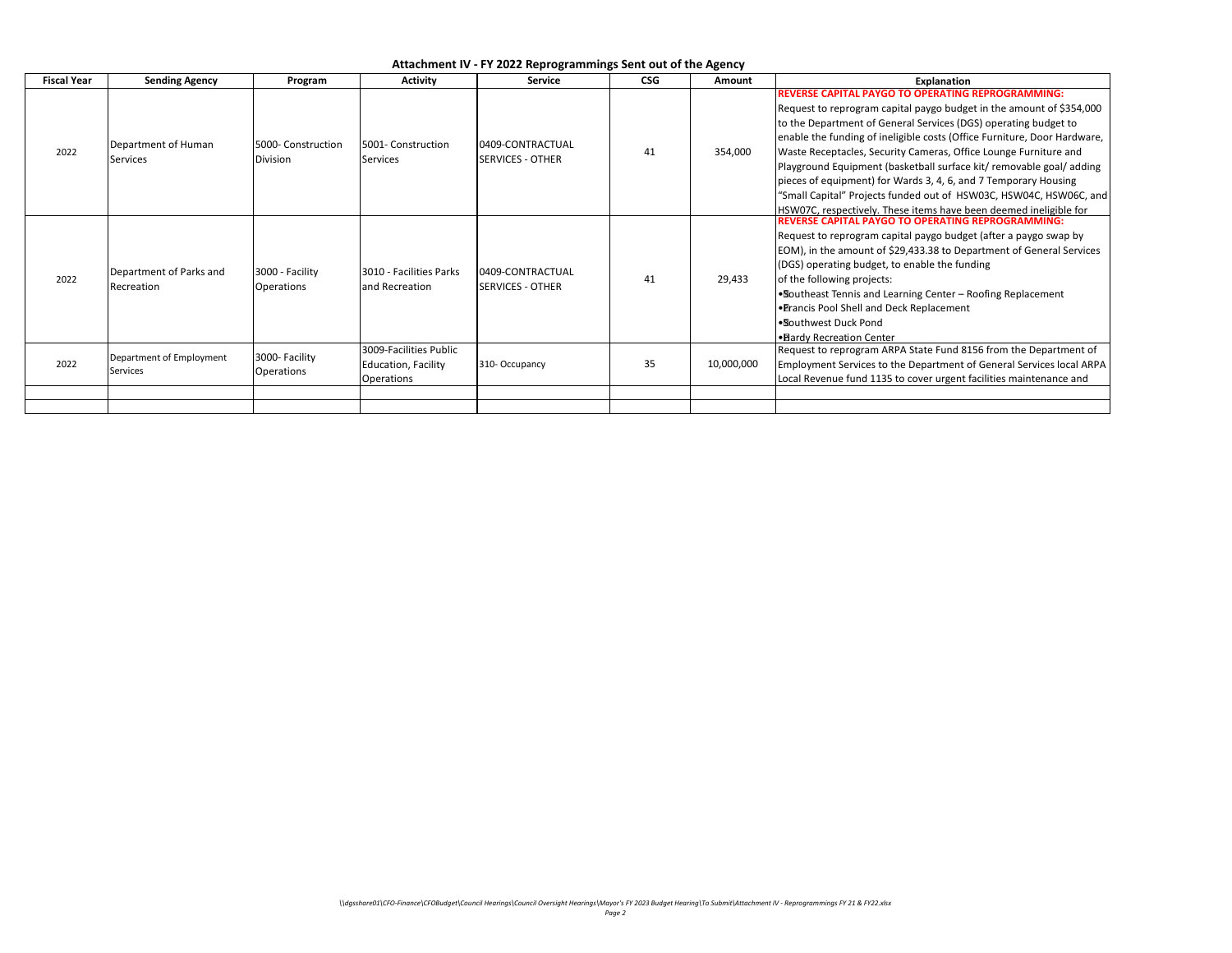| Attachmer<br>. .<br>- FY 2022 Reprogrammings Sent out of the Agency |                |          |          |         |             |        |             |  |  |
|---------------------------------------------------------------------|----------------|----------|----------|---------|-------------|--------|-------------|--|--|
| l Yea<br>Fisca                                                      | Sending Agency | Program. | Activity | Service | ar c<br>۰ ت | Amount | Explanation |  |  |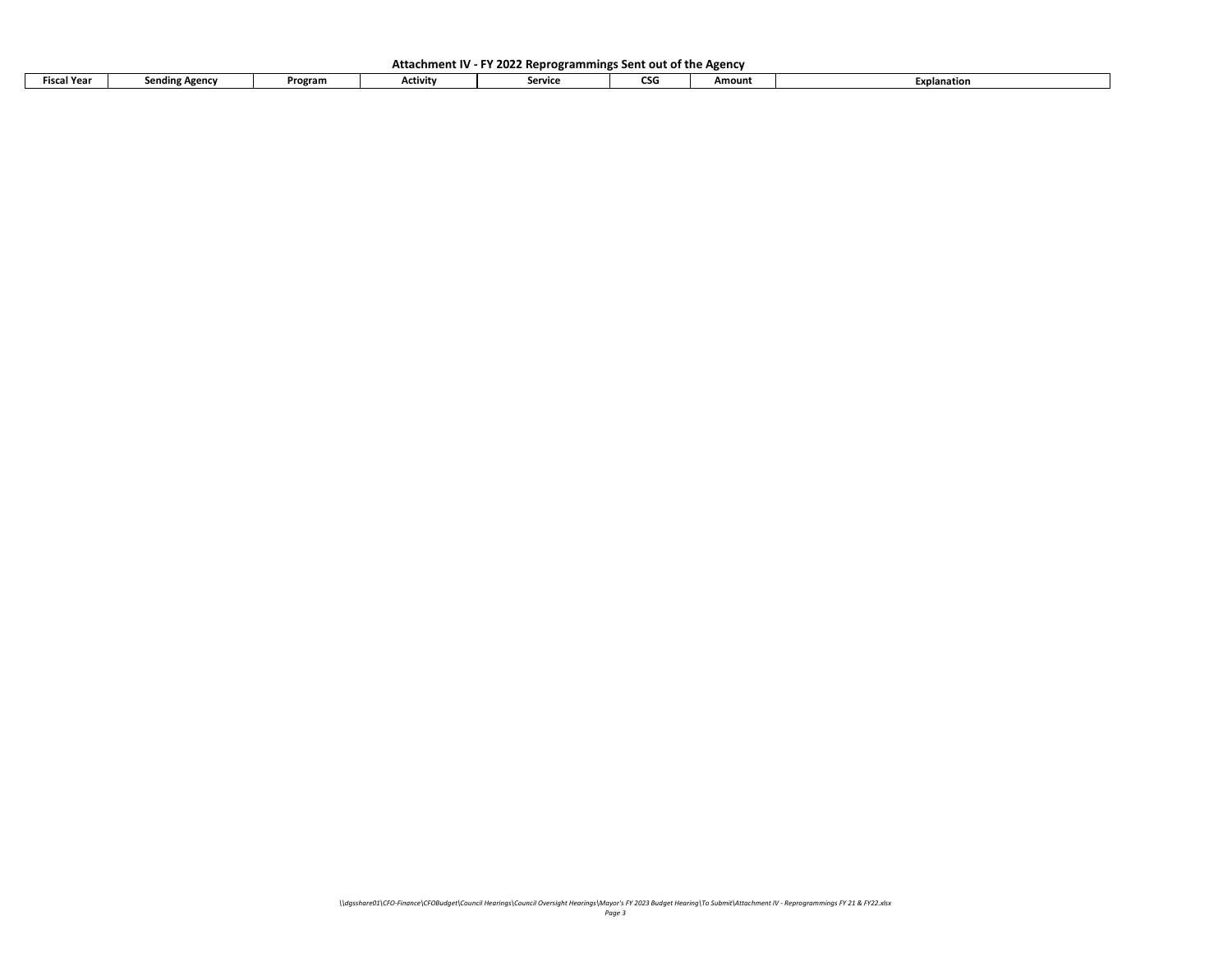*\\dgsshare01\CFO-Finance\CFOBudget\Council Hearings\Council Oversight Hearings\Mayor's FY 2023 Budget Hearing\To Submit\Attachment IV - Reprogrammings FY 21 & FY22.xlsx*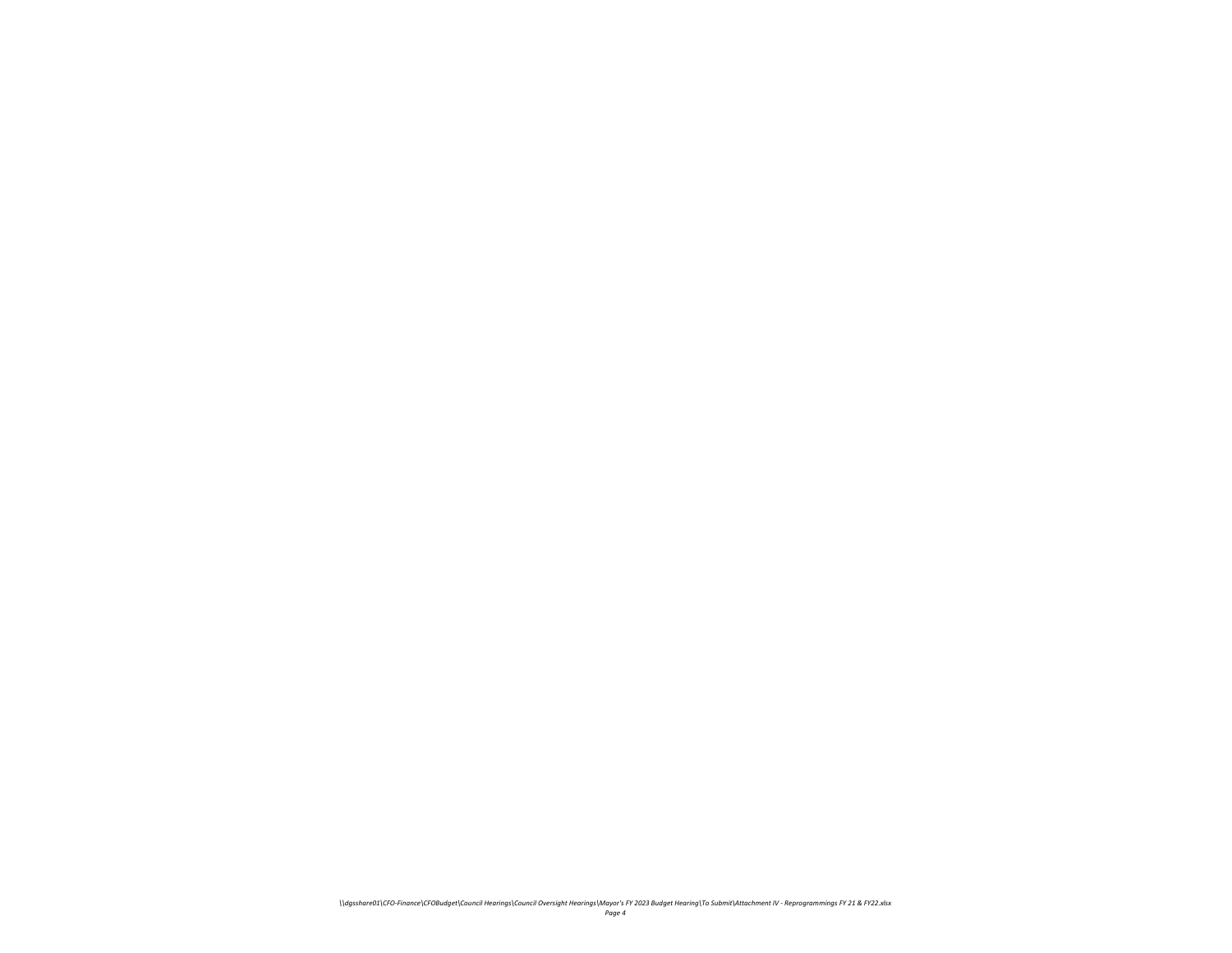*\\dgsshare01\CFO-Finance\CFOBudget\Council Hearings\Council Oversight Hearings\Mayor's FY 2023 Budget Hearing\To Submit\Attachment IV - Reprogrammings FY 21 & FY22.xlsx*